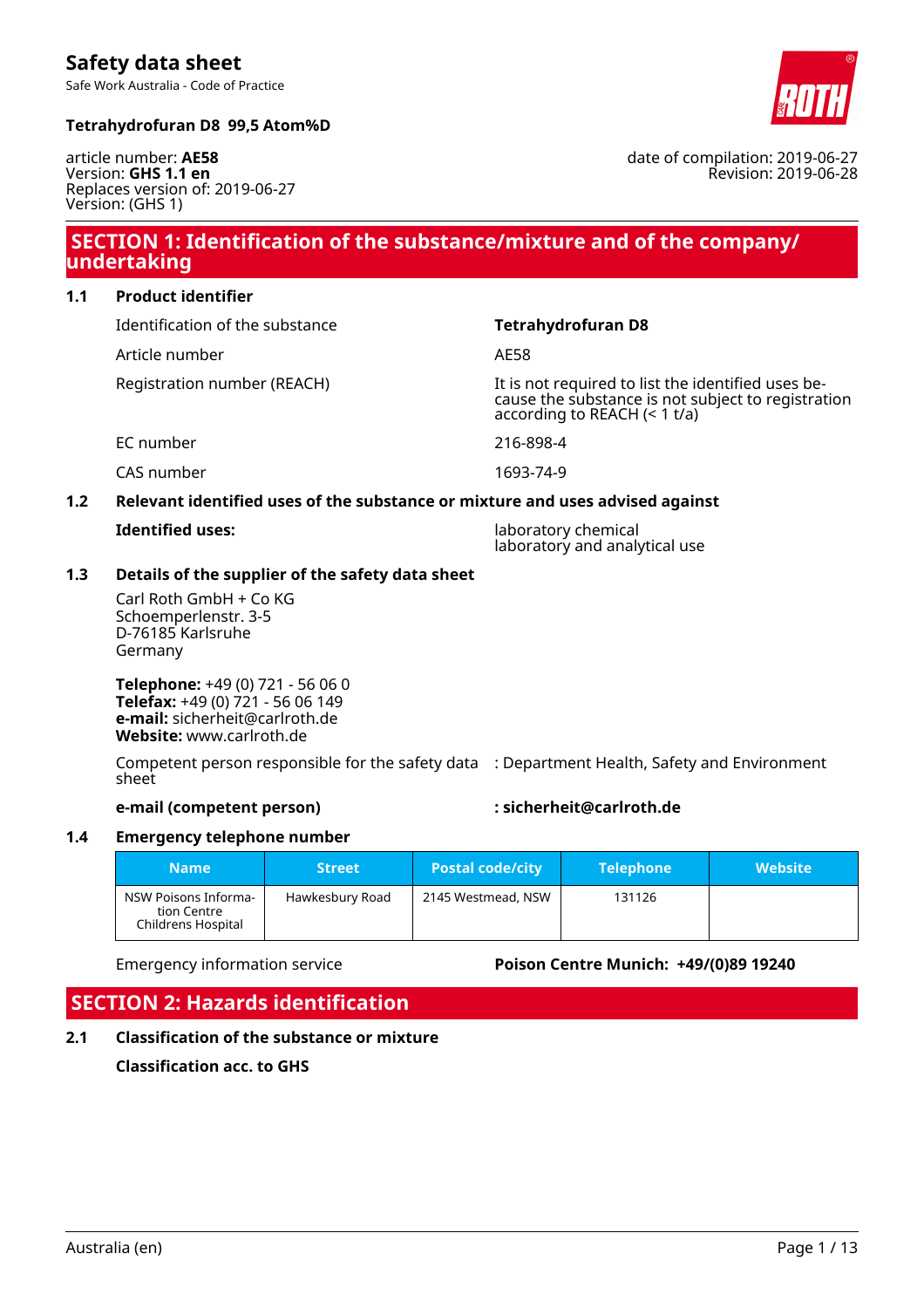Safe Work Australia - Code of Practice



# **Tetrahydrofuran D8 99,5 Atom%D**

article number: **AE58**

| <b>Classification acc. to GHS</b> |                       |                                       |                                 |  |
|-----------------------------------|-----------------------|---------------------------------------|---------------------------------|--|
| <b>Section</b>                    | <b>Hazard class</b>   | <b>Hazard class and cat-</b><br>egory | <b>Hazard</b><br>state-<br>ment |  |
| 2.6                               | flammable liquid      | (Flam. Lig. 2)                        | H <sub>225</sub>                |  |
| 3.10                              | acute toxicity (oral) | (Acute Tox. 4)                        | H302                            |  |
| 3.6                               | carcinogenicity       | (Carc. 2)                             | H351                            |  |

## **Supplemental hazard information**

| <b>Code</b> | <b>Supplemental hazard information</b> |
|-------------|----------------------------------------|
| EUH019      | may form explosive peroxides           |

## **2.2 Label elements**

**Labelling GHS**

**Signal word Danger**

#### **Pictograms**

GHS02, GHS07,

GHS08



## **Hazard statements**

| H <sub>225</sub> | Highly flammable liquid and vapour       |
|------------------|------------------------------------------|
| H302             | Harmful if swallowed                     |
| H351             | Suspected of causing cancer (if exposed) |

#### **Precautionary statements**

# **Precautionary statements - prevention**

| P210 | Keep away from heat/sparks/open flames/hot surfaces. - No smoking. |
|------|--------------------------------------------------------------------|
| P233 | Keep container tightly closed.                                     |

#### **Precautionary statements - response**

P308+P313 IF exposed or concerned: Get medical advice/attention.<br>P370+P378 In case of fire: Use sand, carbon dioxide or powder extir In case of fire: Use sand, carbon dioxide or powder extinguisher for extinction.

## **Precautionary statements - storage**

P403+P235 Store in a well-ventilated place. Keep cool.

# **Precautionary statements - disposal**

P501 Dispose of contents/container to industrial combustion plant.

For professional users only

#### **Supplemental hazard information**

EUH019 May form explosive peroxides.

#### **Labelling of packages where the contents do not exceed 125 ml**

Signal word: **Danger**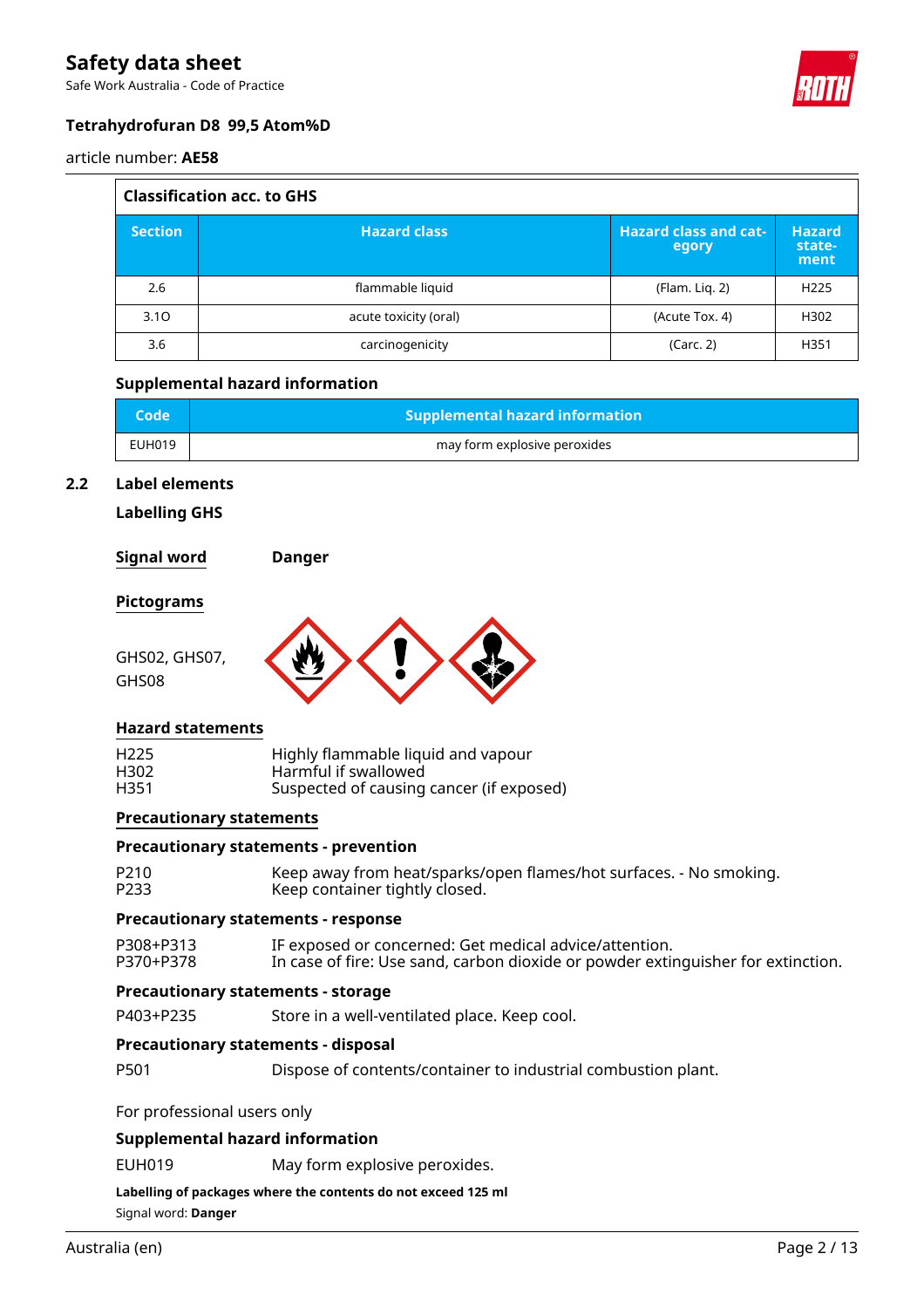Safe Work Australia - Code of Practice

# **Tetrahydrofuran D8 99,5 Atom%D**

#### article number: **AE58**



H351 Suspected of causing cancer (if exposed). P308+P313 IF exposed or concerned: Get medical advice/attention. Dispose of contents/container to industrial combustion plant. EUH019 May form explosive peroxides.

## **2.3 Other hazards**

**3.1 Substances**

There is no additional information.

# **SECTION 3: Composition/information on ingredients**

| <b>Substances</b> |                         |
|-------------------|-------------------------|
| Name of substance | Tetrahydrofuran D8      |
| EC number         | 216-898-4               |
| CAS number        | 1693-74-9               |
| Molecular formula | $C_4D_8O$               |
| Molar mass        | 80.16 $9/_{\text{mol}}$ |

# **SECTION 4: First aid measures**

## **4.1 Description of first aid measures**



## **General notes**

Take off contaminated clothing.

#### **Following inhalation**

Provide fresh air. In all cases of doubt, or when symptoms persist, seek medical advice.

#### **Following skin contact**

Rinse skin with water/shower.

#### **Following eye contact**

Rinse cautiously with water for several minutes. In all cases of doubt, or when symptoms persist, seek medical advice.

#### **Following ingestion**

Rinse mouth with water (only if the person is conscious). In case of accident or unwellness, seek medical advice immediately (show directions for use or safety data sheet if possible). Call a doctor.

# **4.2 Most important symptoms and effects, both acute and delayed**

Vomiting, Drowsiness, Nausea

## **4.3 Indication of any immediate medical attention and special treatment needed**

none

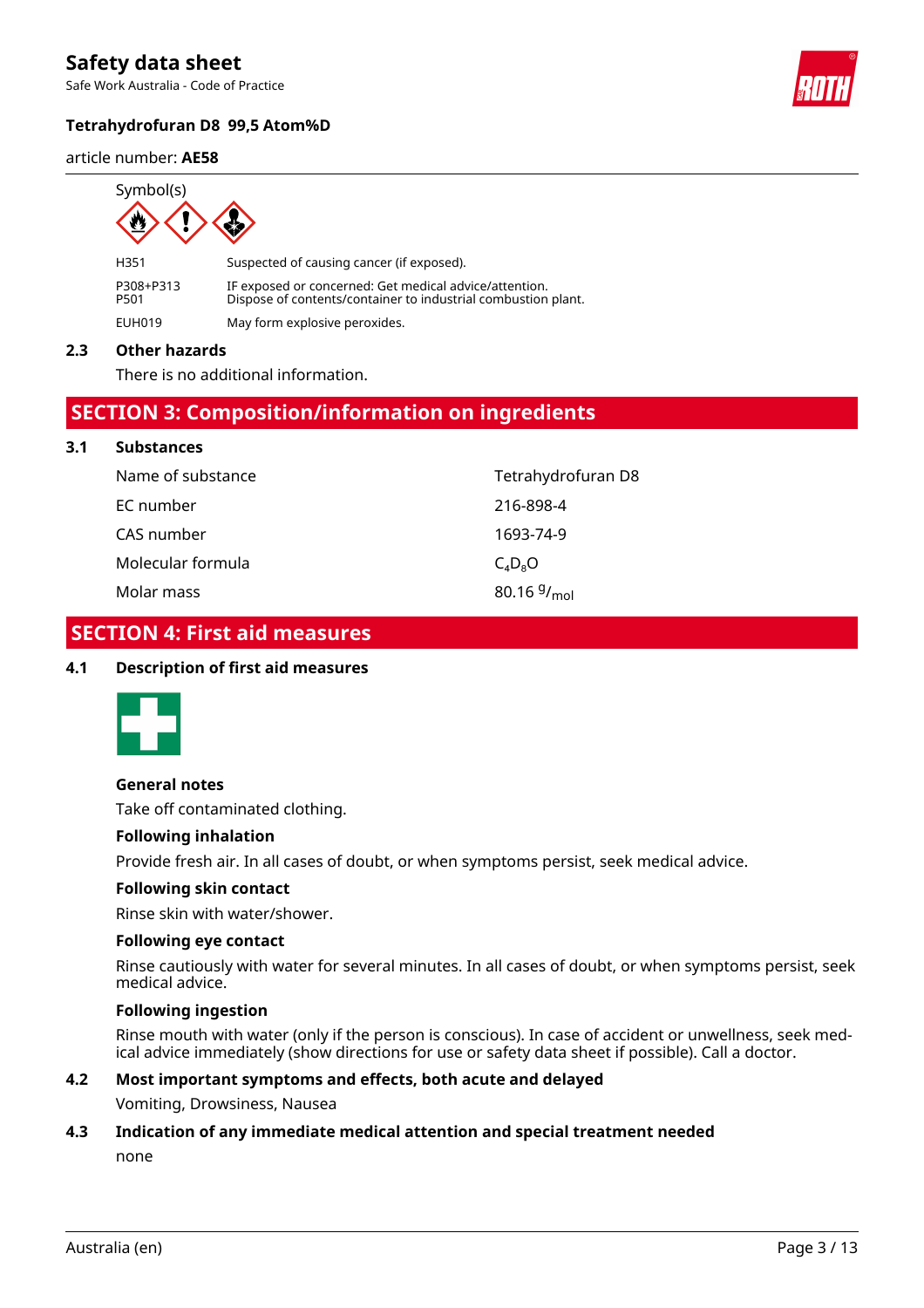Safe Work Australia - Code of Practice



# **Tetrahydrofuran D8 99,5 Atom%D**

article number: **AE58**

# **SECTION 5: Firefighting measures**

# **5.1 Extinguishing media**



# **Suitable extinguishing media**

Co-ordinate fire-fighting measures to the fire surroundings water spray, foam, dry extinguishing powder, carbon dioxide (CO2)

# **Unsuitable extinguishing media**

water jet

# **5.2 Special hazards arising from the substance or mixture**

Combustible. Vapours can form explosive mixtures with air.

## **Hazardous combustion products**

In case of fire may be liberated: carbon monoxide (CO), carbon dioxide (CO2)

# **5.3 Advice for firefighters**

Fight fire with normal precautions from a reasonable distance. Wear self-contained breathing apparatus.

# **SECTION 6: Accidental release measures**

**6.1 Personal precautions, protective equipment and emergency procedures**



## **For non-emergency personnel**

Wearing of suitable protective equipment (including personal protective equipment referred to under Section 8 of the safety data sheet) to prevent any contamination of skin, eyes and personal clothing. Avoid contact with skin, eyes and clothes. Do not breathe vapour/spray. Avoidance of ignition sources.

#### **6.2 Environmental precautions**

Keep away from drains, surface and ground water. Explosive properties.

#### **6.3 Methods and material for containment and cleaning up**

#### **Advices on how to contain a spill**

Covering of drains.

# **Advices on how to clean up a spill**

Absorb with liquid-binding material (e.g. sand, diatomaceous earth, acid- or universal binding agents).

#### **Other information relating to spills and releases**

Place in appropriate containers for disposal. Ventilate affected area.

#### **6.4 Reference to other sections**

Hazardous combustion products: see section 5. Personal protective equipment: see section 8. Incompatible materials: see section 10. Disposal considerations: see section 13.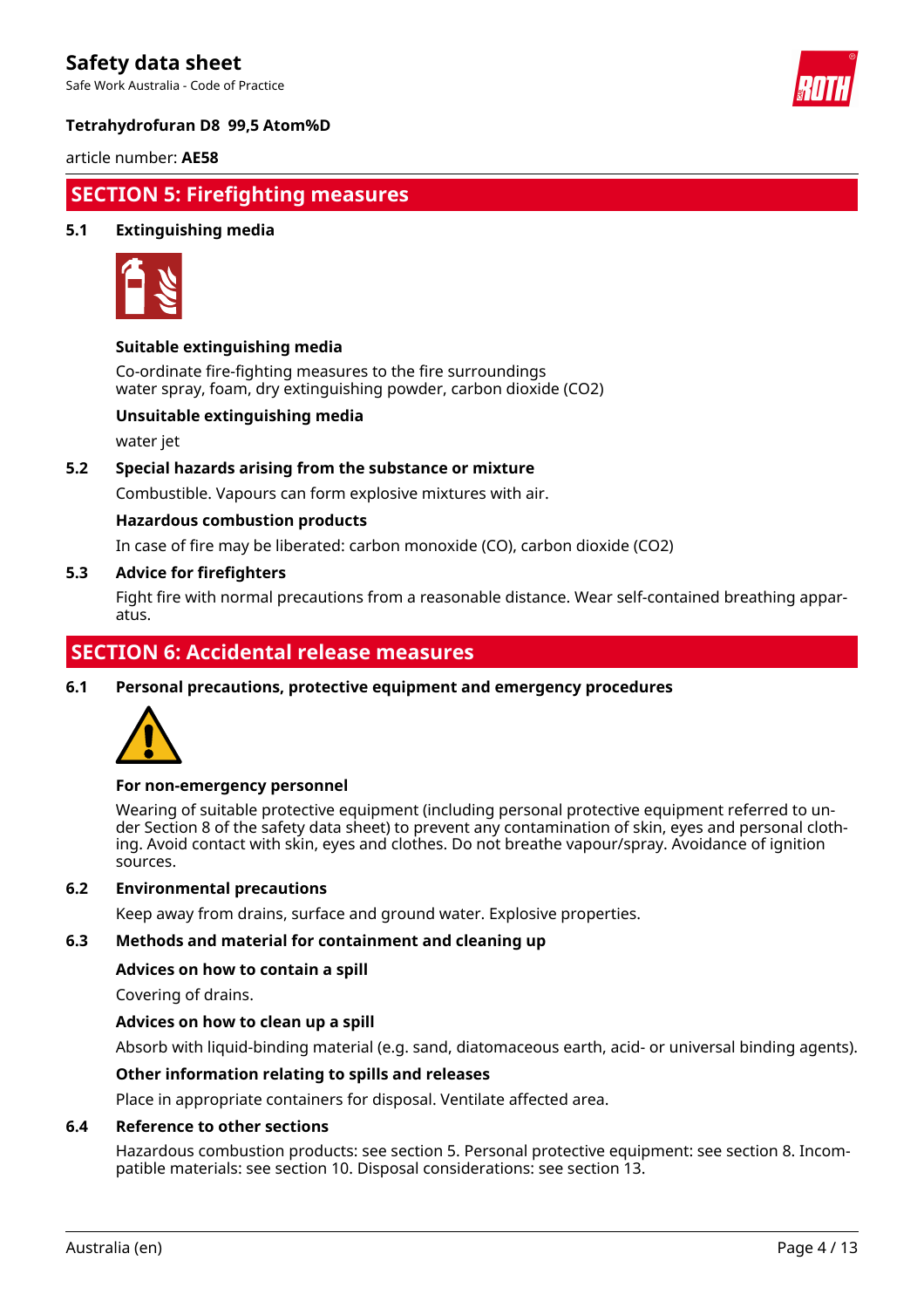Safe Work Australia - Code of Practice



# **Tetrahydrofuran D8 99,5 Atom%D**

## article number: **AE58**

# **SECTION 7: Handling and storage**

# **7.1 Precautions for safe handling**

Provision of sufficient ventilation.

# **• Measures to prevent fire as well as aerosol and dust generation**



 $\sqrt{\frac{1}{1}}$  Keep away from sources of ignition - No smoking.

Take precautionary measures against static discharge. Due to danger of explosion, prevent leakage

of vapours into cellars, flues and ditches.

## **Advice on general occupational hygiene**

Wash hands before breaks and after work. Keep away from food, drink and animal feedingstuffs. When using do not smoke.

## **7.2 Conditions for safe storage, including any incompatibilities**

Keep container tightly closed.

## **Incompatible substances or mixtures**

Observe hints for combined storage.

#### **Consideration of other advice**

Ground/bond container and receiving equipment.

#### **• Ventilation requirements**

Use local and general ventilation.

## **• Specific designs for storage rooms or vessels**

Recommended storage temperature: 15 – 25 °C.

# **7.3 Specific end use(s)**

No information available.

# **SECTION 8: Exposure controls/personal protection**

**8.1 Control parameters**

## **National limit values**

## **Occupational exposure limit values (Workplace Exposure Limits)**

Data are not available.

# **8.2 Exposure controls**

# **Individual protection measures (personal protective equipment)**

**Eye/face protection**



Use safety goggle with side protection.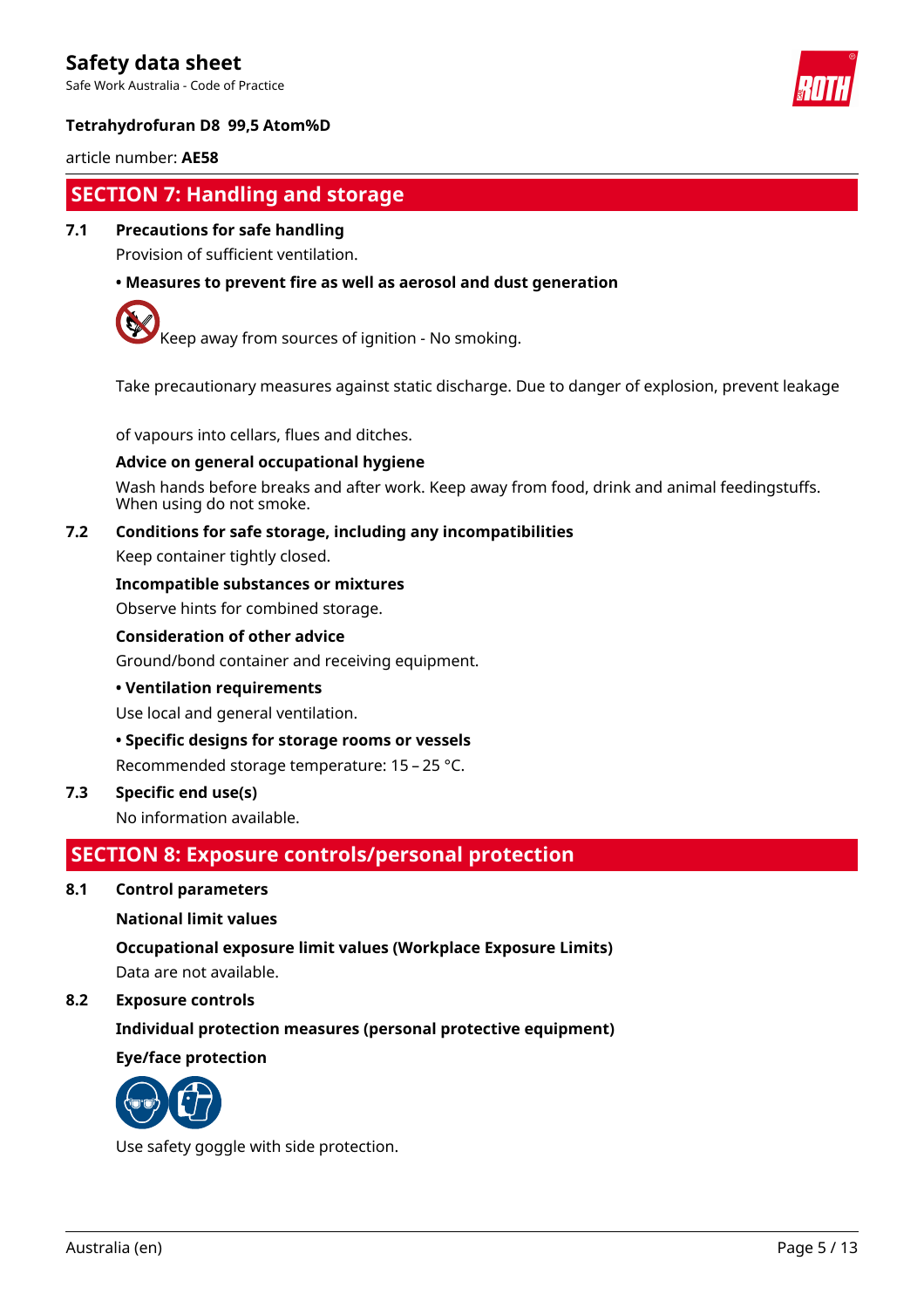Safe Work Australia - Code of Practice

# **Tetrahydrofuran D8 99,5 Atom%D**

article number: **AE58**

#### **Skin protection**



#### **• hand protection**

Wear suitable gloves. Chemical protection gloves are suitable, which are tested according to EN 374. For special purposes, it is recommended to check the resistance to chemicals of the protective gloves mentioned above together with the supplier of these gloves.

#### **Splash protection - Protective gloves**

#### **• Type of material**

Butyl caoutchouc (butyl rubber).

**• Material thickness**

> 0,7mm.

**• Breakthrough times of the glove material**

>10 minutes (permeation: level 1).

#### **• other protection measures**

Take recovery periods for skin regeneration. Preventive skin protection (barrier creams/ointments) is recommended.

Flame-retardant protective clothing.

## **Respiratory protection**



Respiratory protection necessary at: Aerosol or mist formation. Type: A (against organic gases and vapours with a boiling point of > 65 °C , colour code: Brown).

#### **Environmental exposure controls**

Keep away from drains, surface and ground water.

# **SECTION 9: Physical and chemical properties**

## **9.1 Information on basic physical and chemical properties**

| <b>Appearance</b>                       |                                    |  |  |  |
|-----------------------------------------|------------------------------------|--|--|--|
| Physical state                          | liquid (fluid)                     |  |  |  |
| Colour                                  | colourless                         |  |  |  |
| Odour                                   | this information is not available  |  |  |  |
| Odour threshold                         | No data available                  |  |  |  |
| Other physical and chemical parameters  |                                    |  |  |  |
| pH (value)                              | This information is not available. |  |  |  |
| Melting point/freezing point            | $-108 °C$                          |  |  |  |
| Initial boiling point and boiling range | 65 °C                              |  |  |  |
| Flash point                             | $-20 °C$                           |  |  |  |
| Evaporation rate                        | no data available                  |  |  |  |
| Flammability (solid, gas)               | not relevant (fluid)               |  |  |  |
|                                         |                                    |  |  |  |

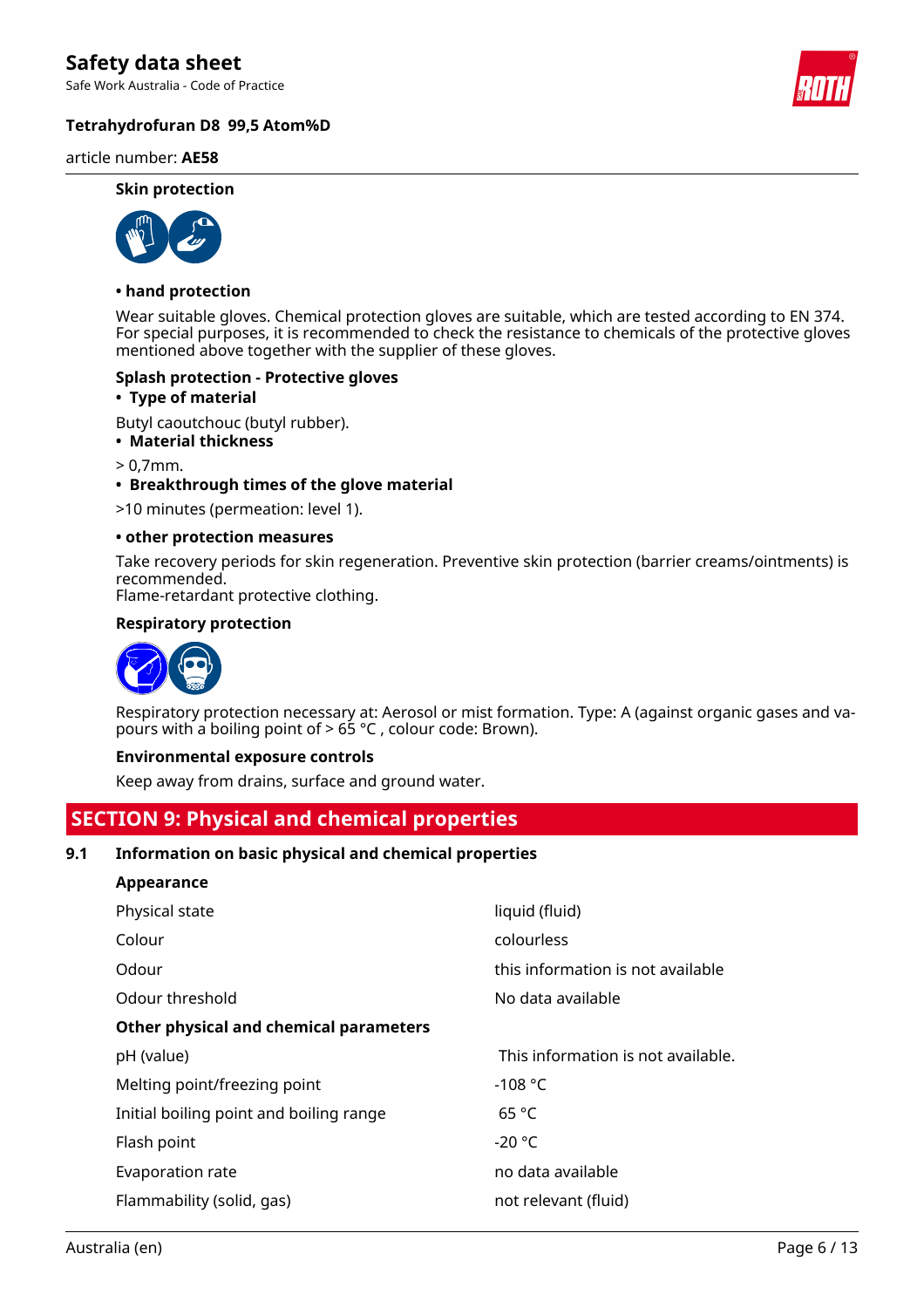Safe Work Australia - Code of Practice

# **Tetrahydrofuran D8 99,5 Atom%D**

article number: **AE58**



| <b>Explosive limits</b>         |                                                |
|---------------------------------|------------------------------------------------|
| · lower explosion limit (LEL)   | $1.5$ vol $%$                                  |
| • upper explosion limit (UEL)   | 12.4 vol%                                      |
| Explosion limits of dust clouds | not relevant                                   |
| Vapour pressure                 | This information is not available.             |
| Density                         | 0.89 $9/_{cm^3}$                               |
| Vapour density                  | This information is not available.             |
| <b>Bulk density</b>             | Not applicable                                 |
| Relative density                | Information on this property is not available. |
| Solubility(ies)                 |                                                |
| Water solubility                | no data available                              |
| Partition coefficient           |                                                |
| n-octanol/water (log KOW)       | 0.45 (25 °C) (OECD 107)                        |
| Auto-ignition temperature       | 230 °C                                         |
| Decomposition temperature       | no data available                              |
| Viscosity                       | not determined                                 |
| <b>Explosive properties</b>     | Shall not be classified as explosive           |
| Oxidising properties            | none                                           |
|                                 |                                                |

# **9.2 Other information**

# **SECTION 10: Stability and reactivity**

# **10.1 Reactivity**

Risk of ignition. Vapours can form explosive mixtures with air. May form explosive peroxides.

## **10.2 Chemical stability**

The material is stable under normal ambient and anticipated storage and handling conditions of temperature and pressure.

# **10.3 Possibility of hazardous reactions**

Violent reaction with: Alkali hydroxide (caustic alkali), Acids, Oxygen, Strong oxidiser

# **10.4 Conditions to avoid**

Keep away from heat, hot surfaces, sparks, open flames and other ignition sources. No smoking.

# **10.5 Incompatible materials**

Rubber articles, different plastics, tin

# **10.6 Hazardous decomposition products**

Hazardous combustion products: see section 5.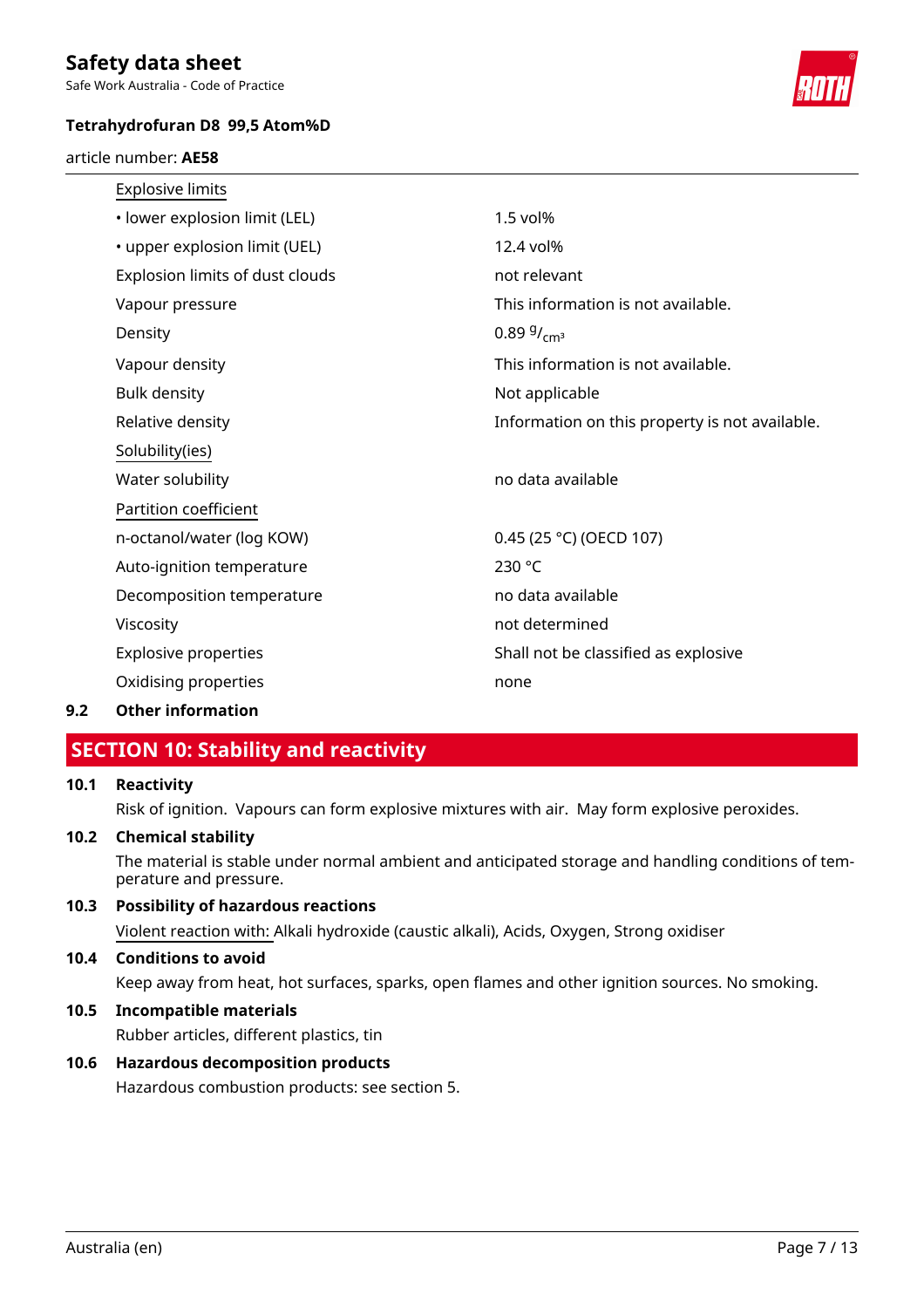Safe Work Australia - Code of Practice



# **Tetrahydrofuran D8 99,5 Atom%D**

## article number: **AE58**

# **SECTION 11: Toxicological information**

# **11.1 Information on toxicological effects**

# **Acute toxicity**

| <b>Exposure route</b> | <b>Endpoint</b> | <b>Value</b>              | <b>Species</b> |
|-----------------------|-----------------|---------------------------|----------------|
| inhalation: vapour    | LC50            | 53.9 mg/ <sub>l</sub> /4h | rat            |
| oral                  | LD50            | 1,650 $mg/kq$             | rat            |
| oral                  | LD50            | 2,300 $mg/_{kq}$          | guinea pig     |

# **Skin corrosion/irritation**

Shall not be classified as corrosive/irritant to skin.

## **Serious eye damage/eye irritation**

Shall not be classified as seriously damaging to the eye or eye irritant.

## **Respiratory or skin sensitisation**

Shall not be classified as a respiratory or skin sensitiser.

## **Summary of evaluation of the CMR properties**

#### **Carcinogenicity:**

Suspected of causing cancer (if exposed)

# **• Specific target organ toxicity - single exposure**

Shall not be classified as a specific target organ toxicant (single exposure).

# **• Specific target organ toxicity - repeated exposure**

Shall not be classified as a specific target organ toxicant (repeated exposure).

## **Aspiration hazard**

Shall not be classified as presenting an aspiration hazard.

## **Symptoms related to the physical, chemical and toxicological characteristics**

# **• If swallowed**

vomiting

## **• If in eyes**

Irritating to eyes

# **• If inhaled**

cough, pain, choking, and breathing difficulties, dizziness

#### **• If on skin**

Prolonged or repeated contact with skin or mucous membrane result in irritation symptoms such as redness, blistering, dermatitis, etc

## **Other information**

None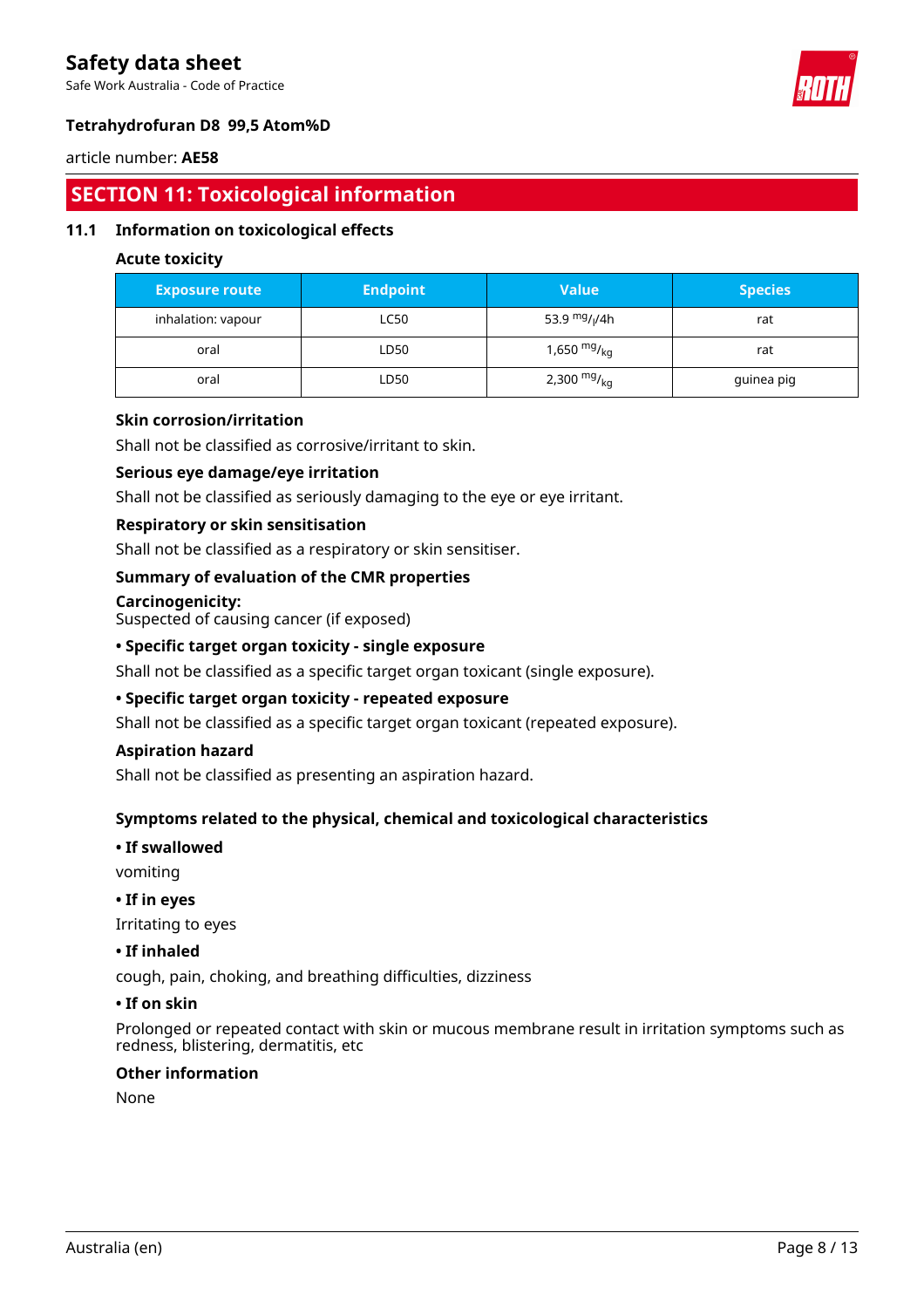Safe Work Australia - Code of Practice



# **Tetrahydrofuran D8 99,5 Atom%D**

# article number: **AE58**

# **SECTION 12: Ecological information**

# **12.1 Toxicity**

acc. to 1272/2008/EC: Shall not be classified as hazardous to the aquatic environment.

# **Aquatic toxicity (acute)**

| <b>Endpoint</b> | Value       | Species             | <b>Exposure time</b> |
|-----------------|-------------|---------------------|----------------------|
| ـ C50ـ          | 2,160 $mg/$ | Pimephales promelas | 96 h                 |

## **12.2 Process of degradability**

Data are not available.

| <b>Process</b> | <b>Degradation rate</b> | <b>Time</b> |  |
|----------------|-------------------------|-------------|--|
| biotic/abiotic | 39 %                    | 28 d        |  |

# **12.3 Bioaccumulative potential**

Does not significantly accumulate in organisms.

n-octanol/water (log KOW) 0.45 (25 °C)

#### **12.4 Mobility in soil**

Data are not available.

**12.5 Results of PBT and vPvB assessment** Data are not available.

## **12.6 Other adverse effects**

Data are not available.

# **SECTION 13: Disposal considerations**

# **13.1 Waste treatment methods**



This material and its container must be disposed of as hazardous waste. Dispose of contents/container in accordance with local/regional/national/international regulations.

## **Sewage disposal-relevant information**

Do not empty into drains.

## **Waste treatment of containers/packagings**

It is a dangerous waste; only packagings which are approved (e.g. acc. to ADR) may be used.

## **Sewage disposal-relevant information**

Do not empty into drains.

## **Waste treatment of containers/packagings**

It is a dangerous waste; only packagings which are approved (e.g. acc. to ADR) may be used.

#### **13.2 Relevant provisions relating to waste**

The allocation of waste identity numbers/waste descriptions must be carried out according to the EEC, specific to the industry and process.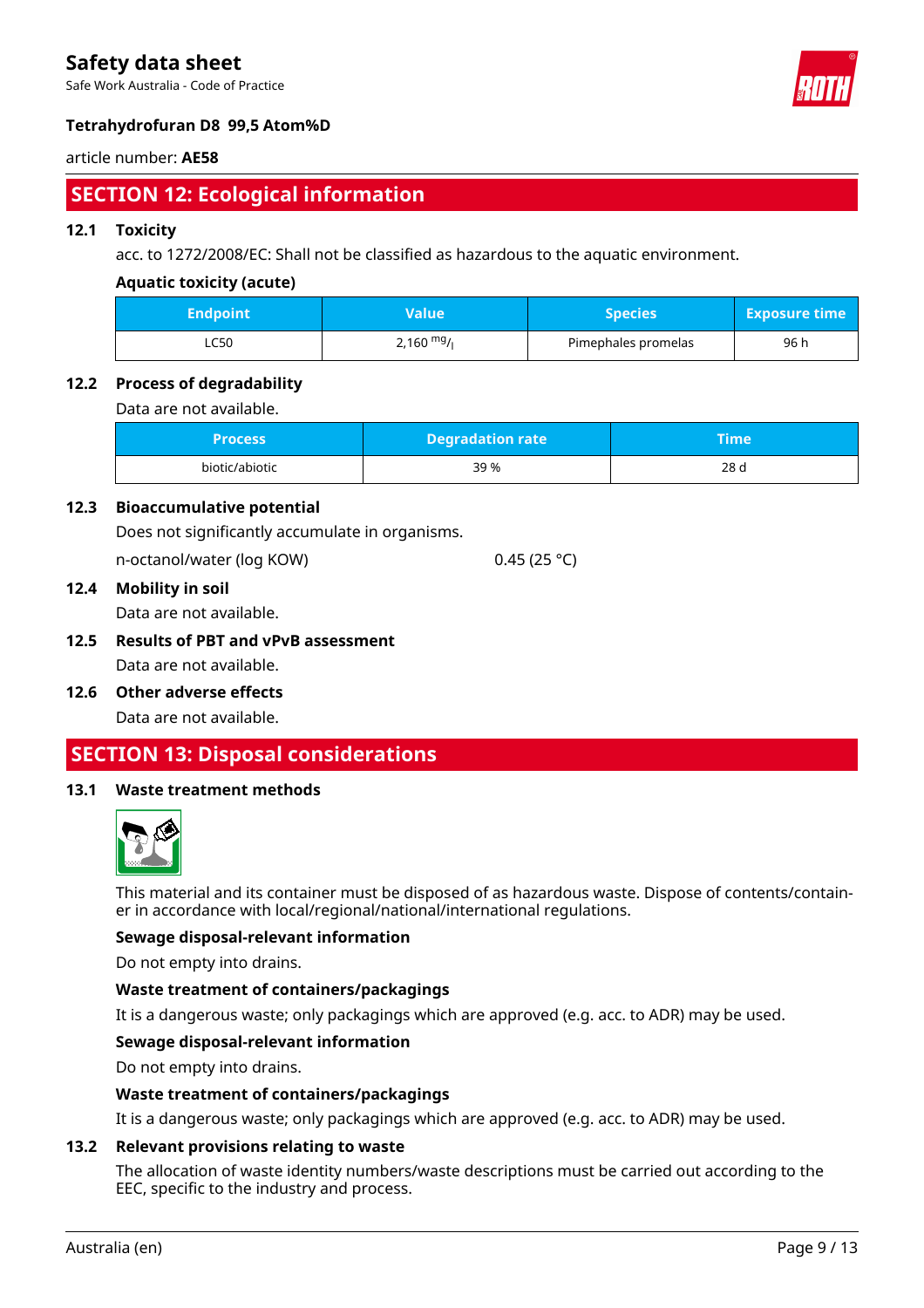Safe Work Australia - Code of Practice

# **Tetrahydrofuran D8 99,5 Atom%D**

#### article number: **AE58**

#### **13.3 Remarks**

Waste shall be separated into the categories that can be handled separately by the local or national waste management facilities. Please consider the relevant national or regional provisions.

# **SECTION 14: Transport information**

- **14.1** UN number **2056**
- **14.2** UN proper shipping name **TETRAHYDROFURAN** Hazardous ingredients Tetrahydrofuran D8
- **14.3** Transport hazard class(es)

ous goods regulations)



Class 3 (flammable liquids)

- **14.4** Packing group **II** (substance presenting medium danger)
- **14.5** Environmental hazards none is none (non-environmentally hazardous acc. to the danger-

# **14.6 Special precautions for user**

Provisions for dangerous goods (ADR) should be complied within the premises.

# **14.7 Transport in bulk according to Annex II of MARPOL and the IBC Code**

The cargo is not intended to be carried in bulk.

# **14.8 Information for each of the UN Model Regulations**

## **• Transport of dangerous goods by road, rail and inland waterway (ADR/RID/ADN)**

|                                                      | UN number                             | 2056                                  |  |
|------------------------------------------------------|---------------------------------------|---------------------------------------|--|
|                                                      | Proper shipping name                  | <b>TETRAHYDROFURAN</b>                |  |
|                                                      | Particulars in the transport document | UN2056, TETRAHYDROFURAN, 3, II, (D/E) |  |
|                                                      | Class                                 | 3                                     |  |
|                                                      | Classification code                   | F <sub>1</sub>                        |  |
|                                                      | Packing group                         | $\rm II$                              |  |
|                                                      | Danger label(s)                       | 3                                     |  |
|                                                      |                                       |                                       |  |
|                                                      | Excepted quantities (EQ)              | E <sub>2</sub>                        |  |
|                                                      | Limited quantities (LQ)               | 1 <sub>L</sub>                        |  |
|                                                      | Transport category (TC)               | 2                                     |  |
|                                                      | Tunnel restriction code (TRC)         | D/E                                   |  |
|                                                      | Hazard identification No              | 33                                    |  |
|                                                      | <b>Emergency Action Code</b>          | 2YE                                   |  |
| • International Maritime Dangerous Goods Code (IMDG) |                                       |                                       |  |
|                                                      | UN number                             | 2056                                  |  |
|                                                      |                                       |                                       |  |

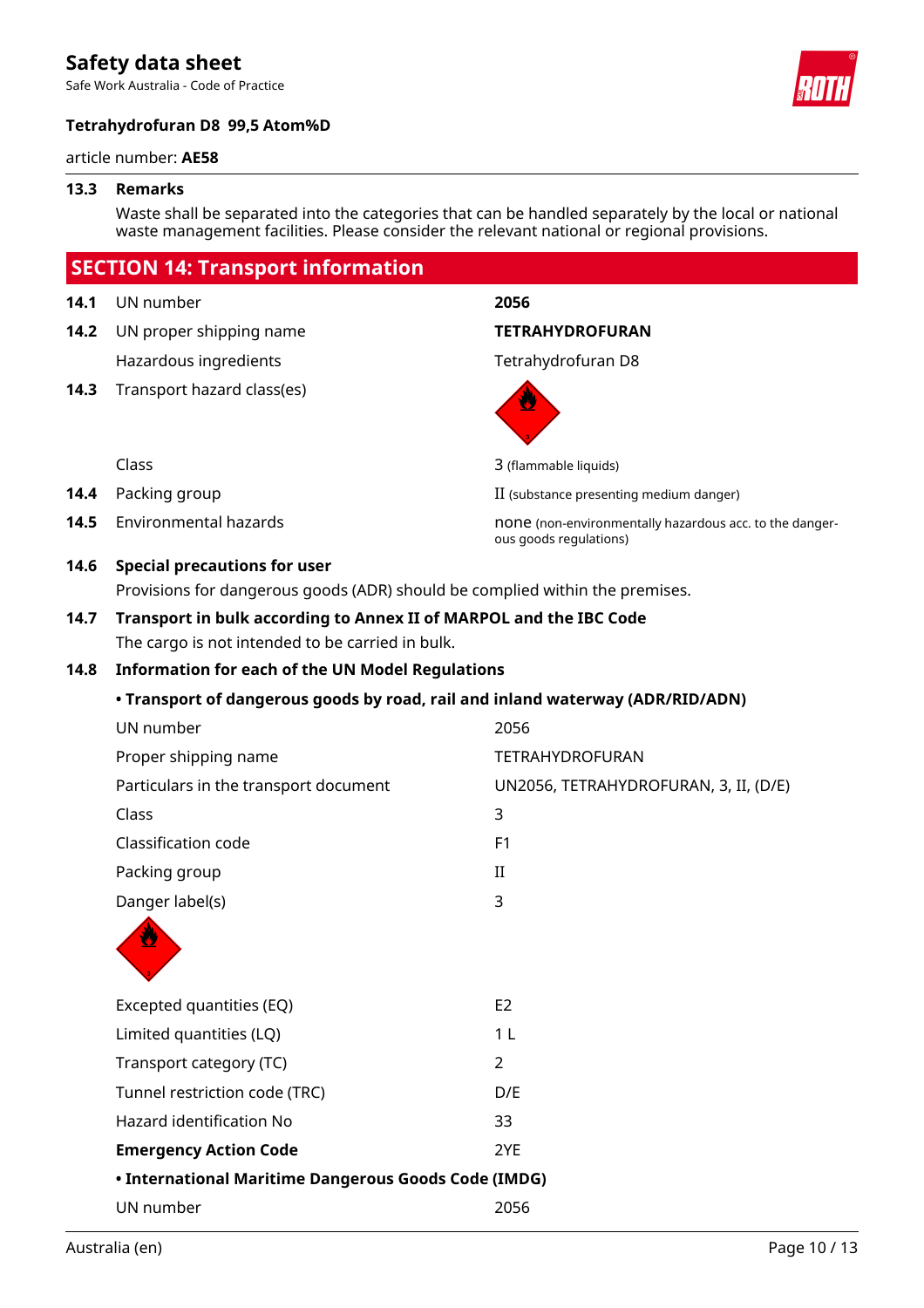Safe Work Australia - Code of Practice

# **Tetrahydrofuran D8 99,5 Atom%D**

article number: **AE58**



| Proper shipping name                                               | TETRAHYDROFURAN                            |  |
|--------------------------------------------------------------------|--------------------------------------------|--|
| Particulars in the shipper's declaration                           | UN2056, TETRAHYDROFURAN, 3, II, -20°C c.c. |  |
| Class                                                              | 3                                          |  |
| Marine pollutant                                                   |                                            |  |
| Packing group                                                      | II                                         |  |
| Danger label(s)                                                    | 3                                          |  |
|                                                                    |                                            |  |
|                                                                    |                                            |  |
| Special provisions (SP)                                            |                                            |  |
| Excepted quantities (EQ)                                           | E <sub>2</sub>                             |  |
| Limited quantities (LQ)                                            | 1 <sub>L</sub>                             |  |
| EmS                                                                | $F-E$ , S-D                                |  |
| Stowage category                                                   | B                                          |  |
| <b>• International Civil Aviation Organization (ICAO-IATA/DGR)</b> |                                            |  |
| UN number                                                          | 2056                                       |  |
| Proper shipping name                                               | Tetrahydrofuran                            |  |
| Particulars in the shipper's declaration                           | UN2056, Tetrahydrofuran, 3, II             |  |
| Class                                                              | 3                                          |  |
| Packing group                                                      | $\rm II$                                   |  |
| Danger label(s)                                                    | 3                                          |  |
|                                                                    |                                            |  |
| Excepted quantities (EQ)                                           | E <sub>2</sub>                             |  |
| Limited quantities (LQ)                                            | 1 <sub>L</sub>                             |  |
|                                                                    |                                            |  |

# **SECTION 15: Regulatory information**

# **15.1 Safety, health and environmental regulations/legislation specific for the substance or mixture**

# **National inventories**

Substance is listed in the following national inventories:

| <b>Country</b> | <b>National inventories</b> | <b>Status</b>       |
|----------------|-----------------------------|---------------------|
| EU             | ECSI                        | substance is listed |
| NZ.            | NZIoC                       | substance is listed |
| TW             | TCSI                        | substance is listed |
| hnana          |                             |                     |



ECSI EC Substance Inventory (EINECS, ELINCS, NLP) NZIoC New Zealand Inventory of Chemicals TCSI Taiwan Chemical Substance Inventory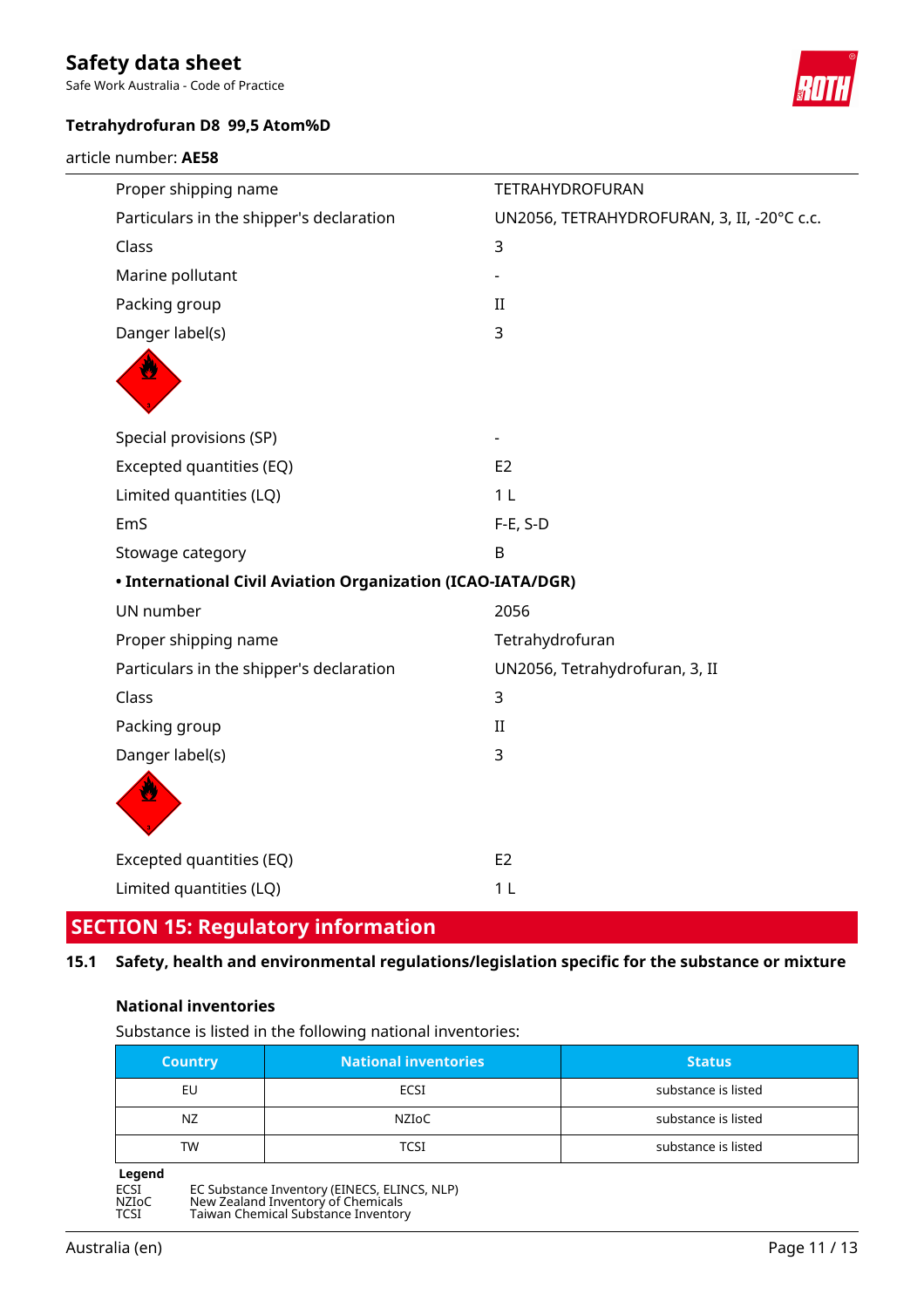Safe Work Australia - Code of Practice



# **Tetrahydrofuran D8 99,5 Atom%D**

article number: **AE58**

#### **15.2 Chemical Safety Assessment**

No Chemical Safety Assessment has been carried out for this substance.

# **SECTION 16: Other information**

#### **Abbreviations and acronyms**

| Abbr.           | <b>Descriptions of used abbreviations</b>                                                                                                                                                                                     |
|-----------------|-------------------------------------------------------------------------------------------------------------------------------------------------------------------------------------------------------------------------------|
| <b>ADN</b>      | Accord européen relatif au transport international des marchandises dangereuses par voies de navigation<br>intérieures (European Agreement concerning the International Carriage of Dangerous Goods by Inland Wa-<br>terways) |
| <b>ADR</b>      | Accord européen relatif au transport international des marchandises dangereuses par route (European<br>Agreement concerning the International Carriage of Dangerous Goods by Road)                                            |
| CAS             | Chemical Abstracts Service (service that maintains the most comprehensive list of chemical substances)                                                                                                                        |
| <b>CMR</b>      | Carcinogenic, Mutagenic or toxic for Reproduction                                                                                                                                                                             |
| <b>DGR</b>      | Dangerous Goods Regulations (see IATA/DGR)                                                                                                                                                                                    |
| <b>EINECS</b>   | European Inventory of Existing Commercial Chemical Substances                                                                                                                                                                 |
| <b>ELINCS</b>   | European List of Notified Chemical Substances                                                                                                                                                                                 |
| EmS             | <b>Emergency Schedule</b>                                                                                                                                                                                                     |
| GHS             | "Globally Harmonized System of Classification and Labelling of Chemicals" developed by the United Nations                                                                                                                     |
| <b>IATA</b>     | <b>International Air Transport Association</b>                                                                                                                                                                                |
| <b>IATA/DGR</b> | Dangerous Goods Regulations (DGR) for the air transport (IATA)                                                                                                                                                                |
| <b>ICAO</b>     | International Civil Aviation Organization                                                                                                                                                                                     |
| <b>IMDG</b>     | International Maritime Dangerous Goods Code                                                                                                                                                                                   |
| <b>MARPOL</b>   | International Convention for the Prevention of Pollution from Ships (abbr. of "Marine Pollutant")                                                                                                                             |
| <b>NLP</b>      | No-Longer Polymer                                                                                                                                                                                                             |
| PBT             | Persistent, Bioaccumulative and Toxic                                                                                                                                                                                         |
| <b>REACH</b>    | Registration, Evaluation, Authorisation and Restriction of Chemicals                                                                                                                                                          |
| <b>RID</b>      | Règlement concernant le transport International ferroviaire des marchandises Dangereuses (Regulations<br>concerning the International carriage of Dangerous goods by Rail)                                                    |
| vPvB            | very Persistent and very Bioaccumulative                                                                                                                                                                                      |

#### **Key literature references and sources for data**

- UN Recommendations on the Transport of Dangerous Good
- Dangerous Goods Regulations (DGR) for the air transport (IATA)
- International Maritime Dangerous Goods Code (IMDG)

#### **List of relevant phrases (code and full text as stated in chapter 2 and 3)**

| Code             | Text                                     |
|------------------|------------------------------------------|
| H <sub>225</sub> | highly flammable liquid and vapour       |
| H302             | harmful if swallowed                     |
| H351             | suspected of causing cancer (if exposed) |